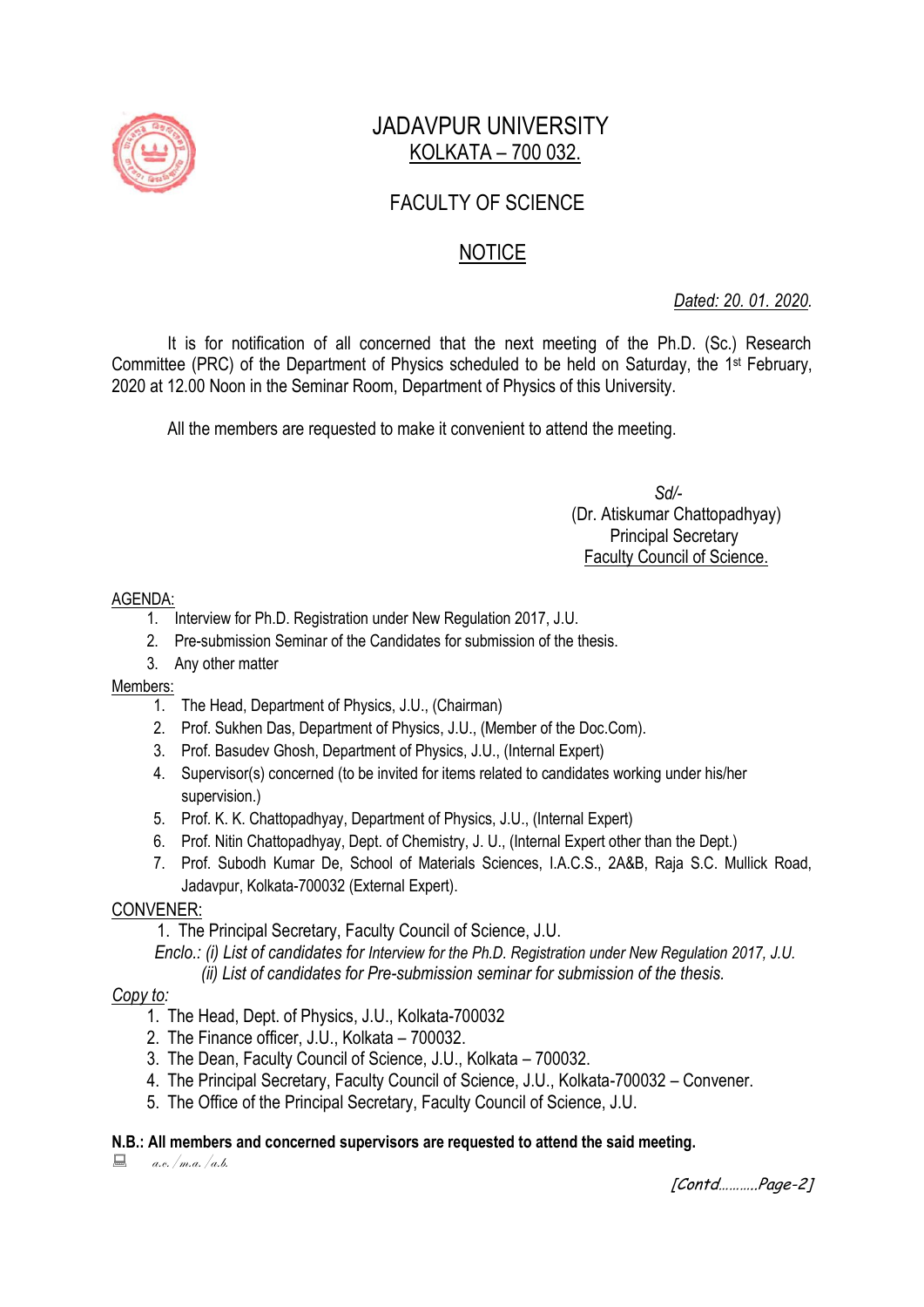[Page-2]

#### **DEPARTMENT OF PHYSICS**  $\overline{\bullet}$

# **(1) LIST OF CANDIDATES FOR INTERVIEW FOR PH.D.(SC.) PROGRAMME**

|                   | Venue: Dept. of Physics (Seminar Room)                                       | Date: 01.02.2020                                    |                                                  |  |  |  |  |
|-------------------|------------------------------------------------------------------------------|-----------------------------------------------------|--------------------------------------------------|--|--|--|--|
| Time : 12-00 Noon |                                                                              |                                                     |                                                  |  |  |  |  |
| SL.<br>NO.        | <b>NAME OF THE CANDIDATES</b>                                                | <b>NAME OF THE PROPOSED</b><br><b>SUPERVISOR</b>    | <b>NET / GATE / SET</b><br><b>QUALIFIED ETC.</b> |  |  |  |  |
| 01.               | Mousumi Pramanik<br>[FS/Ph.D./Phys./1/2019-20 dtd.<br>02/01/2020]            | Dr. Kaustav Das, Asst. Professor,<br>J.U.           | <b>NET</b>                                       |  |  |  |  |
| 02.               | Pallavi Kalikotay<br>[FS/Ph.D./Phys./2/2019-20 dtd.<br>06/01/2020]           | Dr. Sourav Sarkar, Scientific Officer<br>(H), VECC  | <b>NET</b>                                       |  |  |  |  |
| 03.               | <b>Chinmay Das</b><br>[FS/Ph.D./Phys./3/2019-20 dtd.<br>06/01/2020]          | Prof. Basudev Ghosh, Professor, J.U.                | NET, SET                                         |  |  |  |  |
| 04.               | Kalyan Kumar Banerjee<br>[FS/Ph.D./Phys./4/2019-20 dtd.<br>09/01/2020]       | Dr. Sanat Karmakar, Associate<br>Professor, J.U.    | GATE, JEST                                       |  |  |  |  |
| 05.               | Pratap Kumar Pal<br>[FS/Ph.D./Phys./5/2019-20 dtd.<br>09/01/2020]            | Dr. Anjan Barman, Sr. Professor,<br><b>SNBNCBS</b>  | NET, SET                                         |  |  |  |  |
| 06.               | Rajdeep Sinha<br>[FS/Ph.D./Phys./6/2019-20 dtd.<br>13/01/2020]               | Prof. Joydeep Chowdhury, Professor,<br>J.U.         | NET, GATE                                        |  |  |  |  |
| 07.               | Sourav Maity,<br>[FS/Ph.D./Phys./7/2019-20 dtd.<br>13/01/2020]               | Dr. Shrabanee Sen, Principal<br>Scientist, CGCRI    | <b>GATE</b>                                      |  |  |  |  |
| 08.               | <b>Uttam Kumar Samanta,</b><br>[FS/Ph.D./Phys./8/2019-20 dtd.<br>13/01/2020] | Dr. Mrinmay Pal, Sr. Principal<br>Scientist, CGCRI  | <b>NET</b>                                       |  |  |  |  |
| 09.               | <b>Mainak Das,</b><br>[FS/Ph.D./Phys./9/2019-20 dtd.<br>13/01/2020]          | Dr. Partha Pratim Ray, Associate<br>Professor, J.U. | <b>NET</b>                                       |  |  |  |  |
| 10.               | Mihir Chakravartty,<br>[FS/Ph.D./Phys./10/2019-20<br>dtd. 13/01/2020]        | Didn't submit "Forwarding form of<br>Supervisor"    | NET, GATE                                        |  |  |  |  |
| 11.               | Raja Chakraborty<br>[FS/Ph.D./Phys./11/2019-20<br>dtd. 13/01/2020]           | Didn't submit "Forwarding form of<br>Supervisor"    | <b>NET</b>                                       |  |  |  |  |